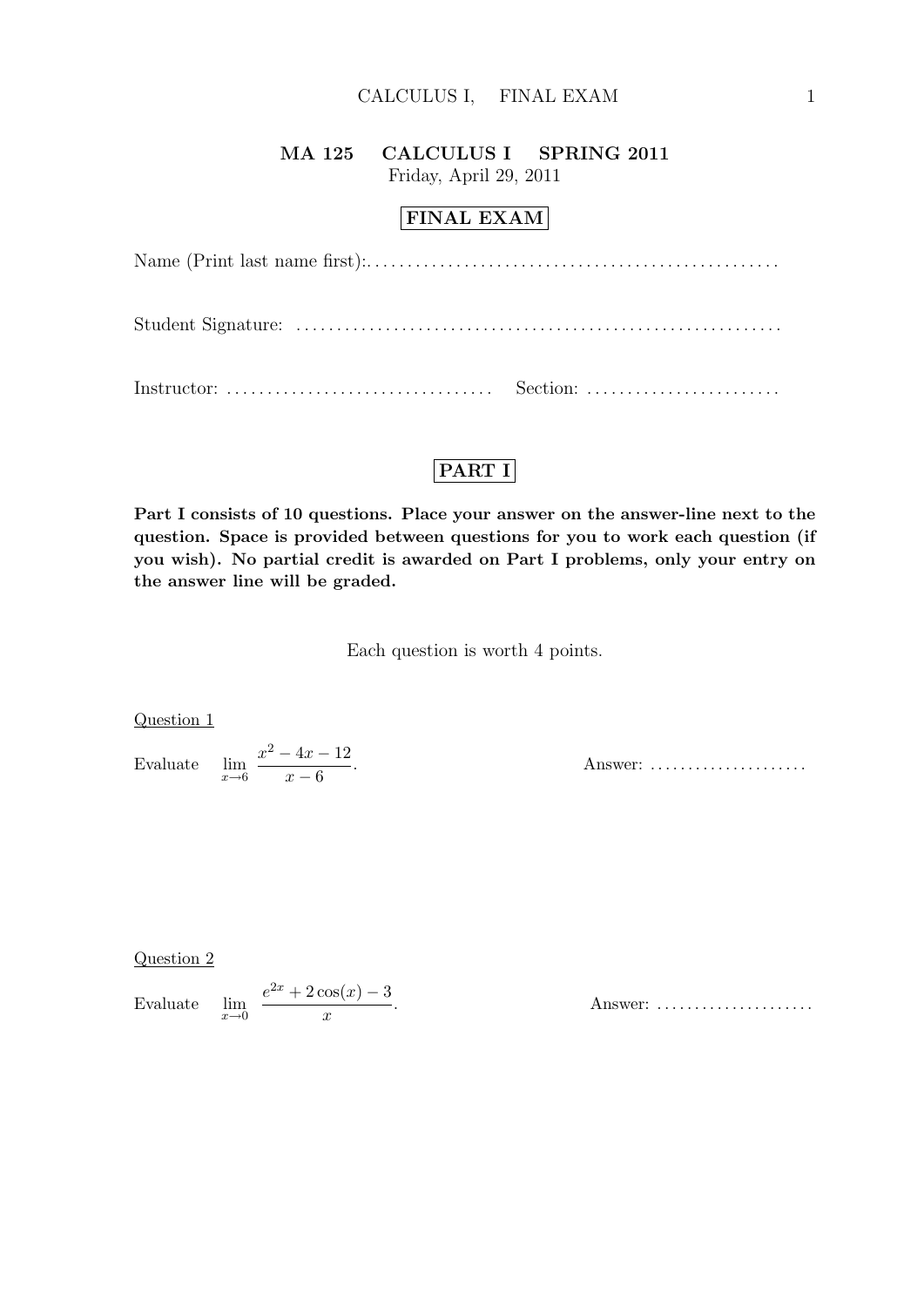### Question 3

Find y' if 
$$
y = \frac{\sin(x)}{x+1}
$$
.

Answer: ......................

#### Question 4

Find the value(s) of x for which the curve  $y = x^4 - 2x^2 + 7$  has a horizontal tangent line.

Answer: .....................

Question 5

Find an equation of the tangent line to the curve  $y = xe^x$  at the point  $(0, 0)$ .

Answer: .....................

Question 6

Find y' if  $y = \sqrt[3]{x^3 + x^2 + 11}$ .

Answer: ..........................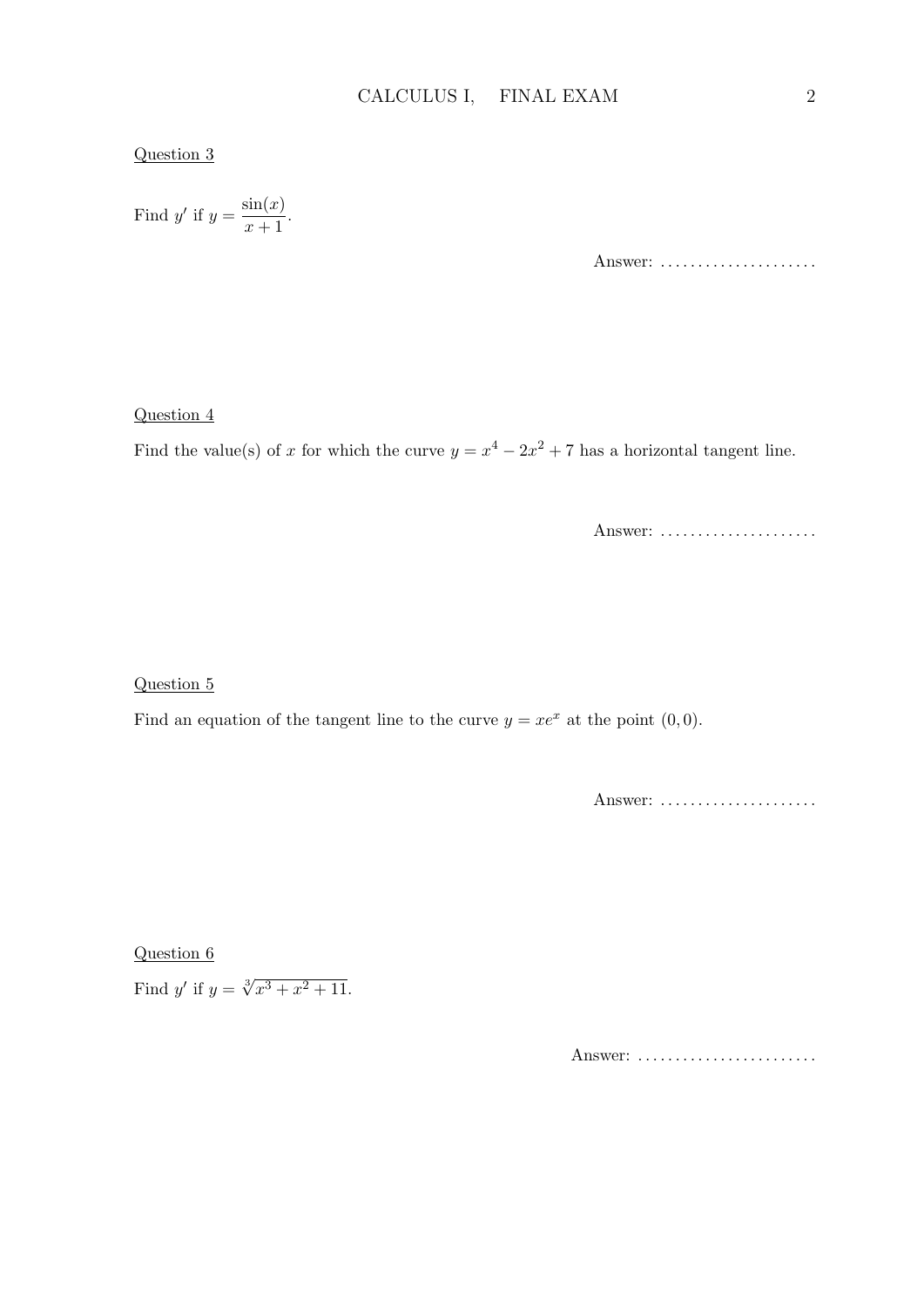#### Question 7

Find the critical number(s) of the function  $f(x) = x \ln(x) - x$ .

Answer: ...................................

#### Question 8

Find the open interval(s) on which the function  $f(t) = t^4 - 2t^2$  is increasing.

Answer: .............................

#### Question 9

Find the inflection point(s) of the curve  $y = x^4 - 2x^3 + 3$ . [Be sure to give the x and the y coordinates of each point!]

Answer: . . . . . . . . . . . . . . . . . . . . . . . . . . . . . .

Question 10

Find the most general antiderivative of  $f(x) = 4 + \frac{1}{2}x^{-1/2} + \sec^2(x)$ .

Answer: ...................................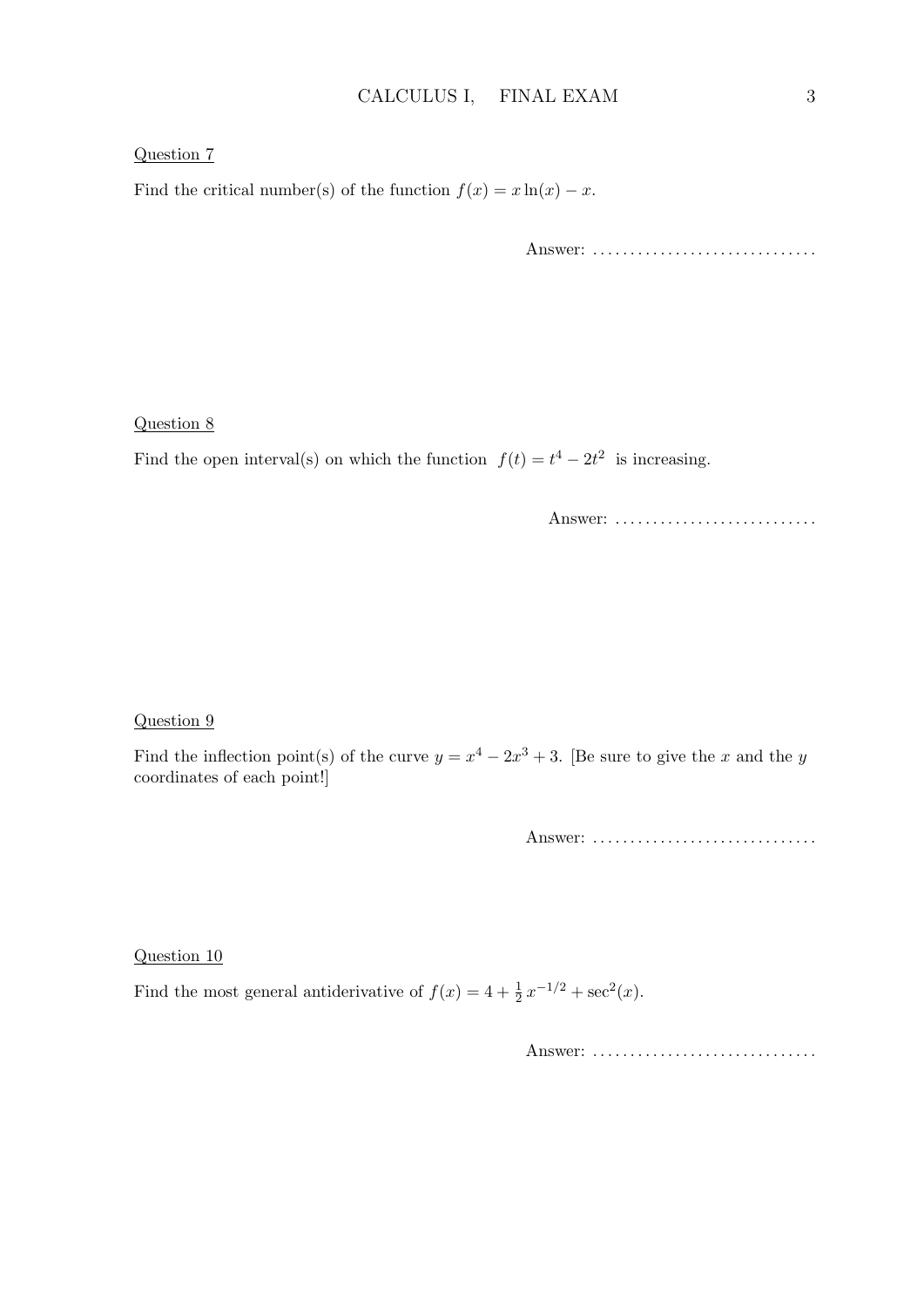### PART II

Each problem is worth 10 points.

Part II consists of 6 problems. You must show the relevant work on this part of the test to get full credit; that is, your solution must include enough detail to justify any conclusions you reach in answering the question. Partial credit may be awarded on Part II problems where it is warranted.

## Problem 1

Consider the equation

$$
2x^2 + xy + 2y^2 - 3 = 0
$$

in which  $y$  is implicitly defined as a function of  $x$ .

(a) Use implicit differentiation to find  $y'$ .

- (b) Is the curve  $2x^2 + xy + 2y^2 3 = 0$  rising or falling at the point  $(-1, 1)$ ? (Justify your answer!)
- (c) Find an equation of the tangent line to the curve  $2x^2 + xy + 2y^2 3 = 0$  at the point  $(-1, 1).$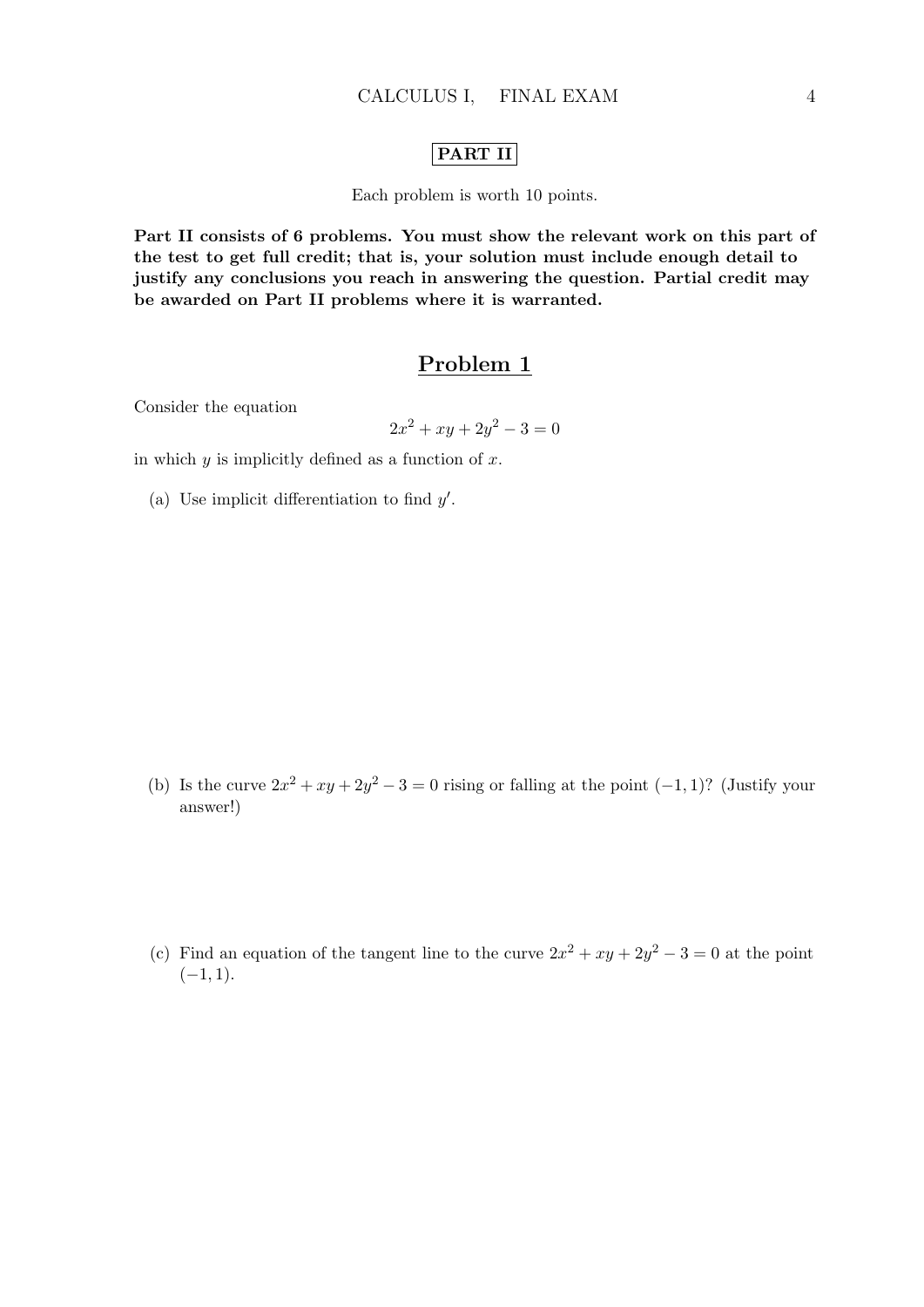Consider the function

$$
f(x) = 3 + 3x - x^3.
$$

(a) Find the open interval(s) where  $f(x)$  is increasing, and the open interval(s) where it is decreasing.

(b) Find all local maximum and minimum points of  $f(x)$ . [Be sure to give the x and the y coordinate of each point!]

(c) Find the open interval(s) where  $f(x)$  is concave down, and the open interval(s) where it is concave up.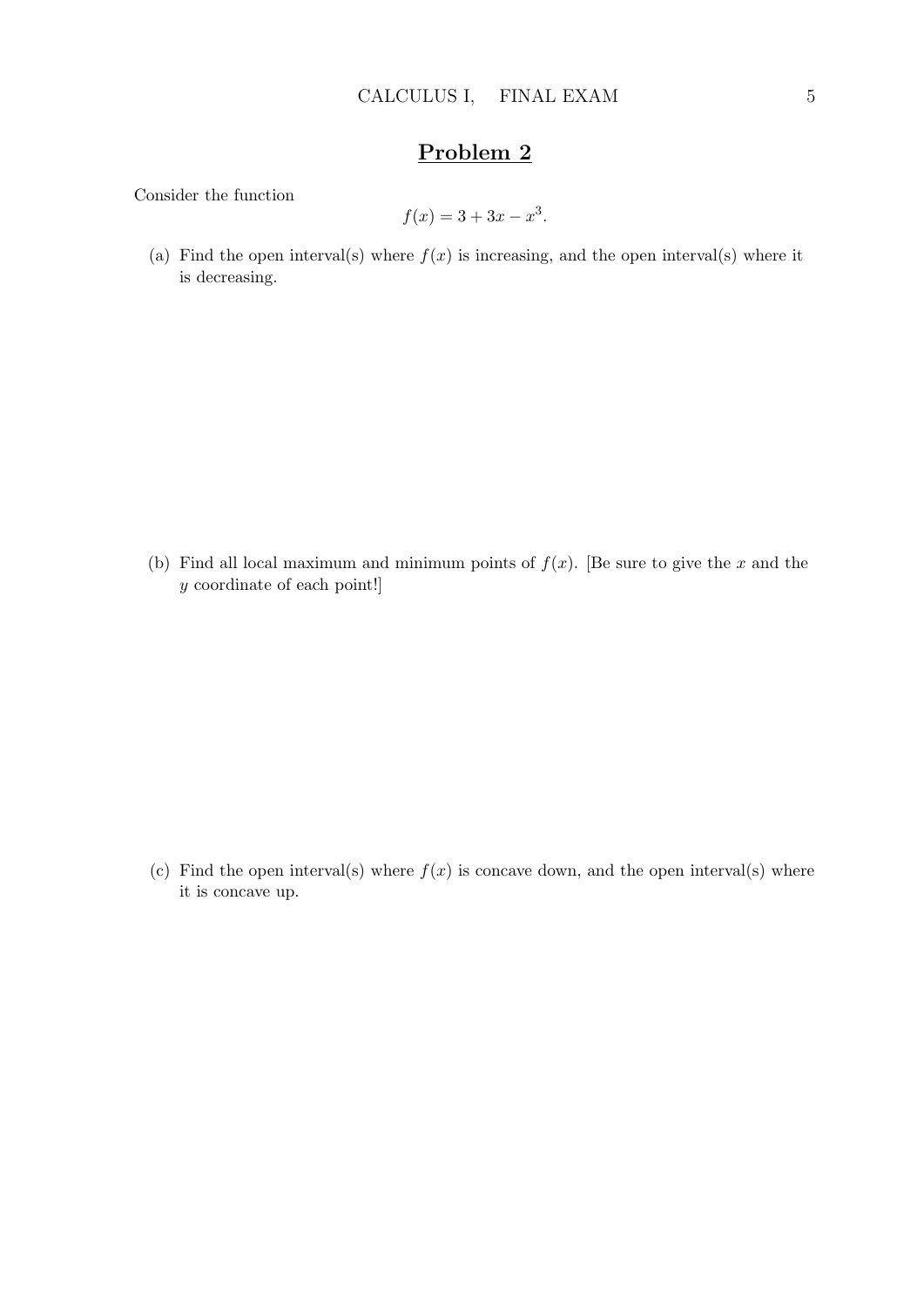# Problem 2 (continued)

(d) Find the inflection point(s) of  $f(x)$ . [Be sure to give the x and the y coordinate!]

(e) Sketch a graph of  $f(x) = 3 + 3x - x^3$ . (Clearly indicating the relevant items above on your graph.)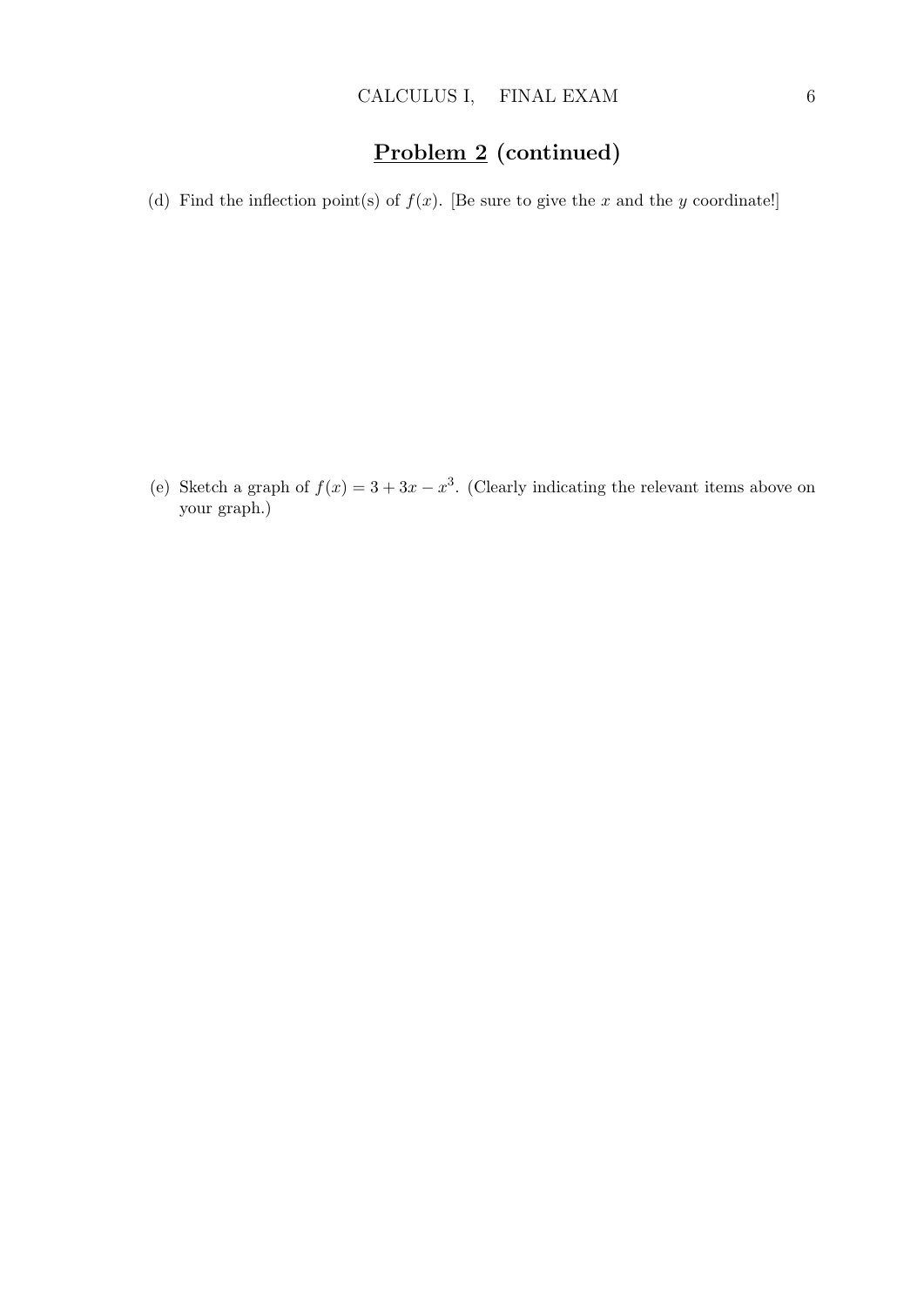Consider the function

$$
f(x) = \sqrt{x+3}.
$$

(a) Find the linearization (or linear approximation) of  $f(x)$  at  $a = 1$ .

(b) Use the linearization of  $f(x)$  to find an approximation of  $\sqrt{4.02}$ . (Show your answer to 3 decimal places!)

(c) Another way to find an approximation of  $\sqrt{4.02}$  is to use Newton's method to find a root of the equation  $x^2 - 4.02 = 0$ . Use Newton's method with initial approximation  $x_1 = 2$  to find  $x_2$ , the second approximation to the root of the equation

$$
x^2 - 4.02 = 0.
$$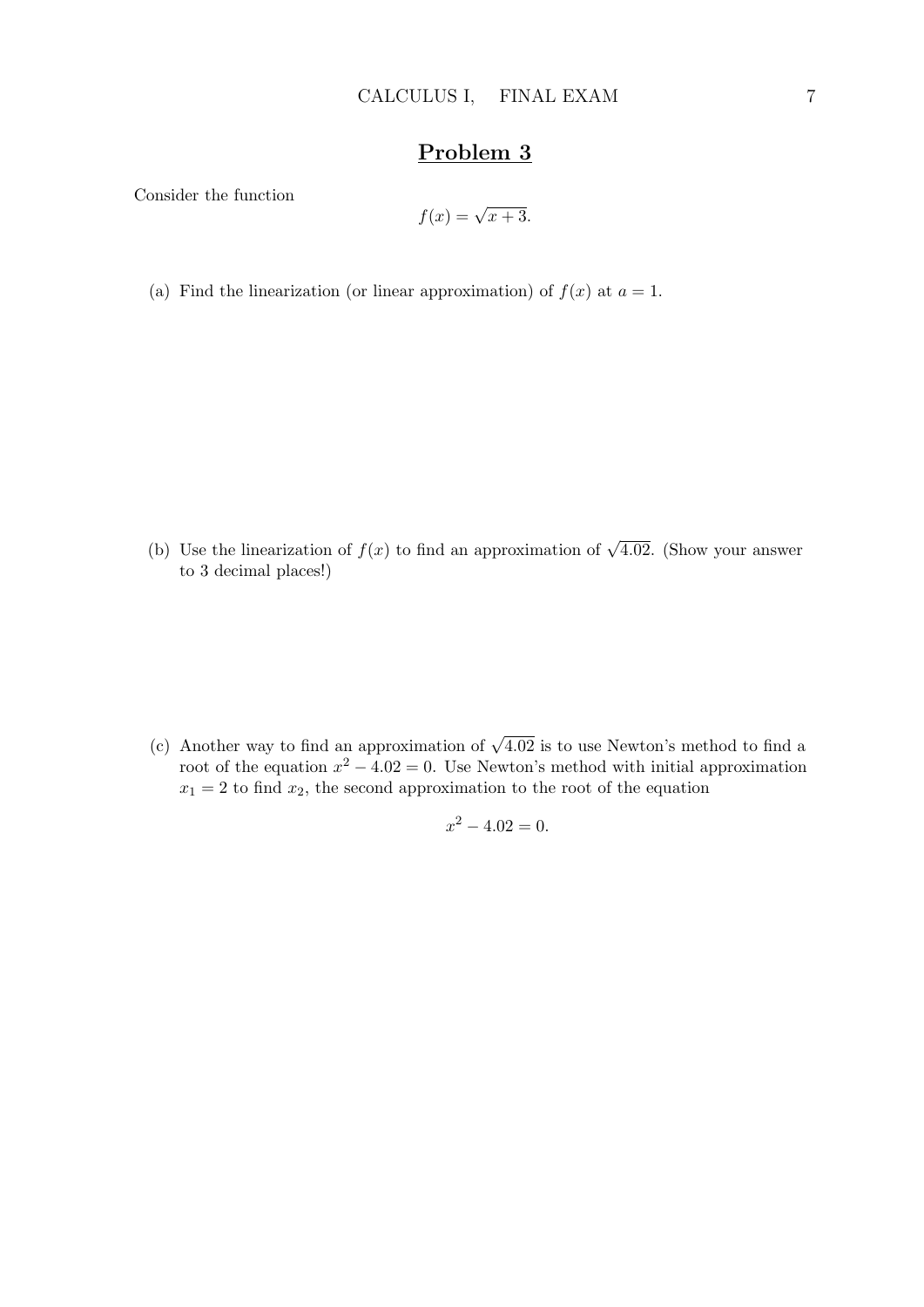A stone is thrown upward from the ground of some planet at time  $t = 0$ . It is known that its height (in meters) after  $t$  seconds is given by

$$
s(t) = 8t - t^2.
$$

Answer the following questions.

- (a) Find the velocity  $v(t)$  of the stone after t seconds.
- (b) In which direction is the stone moving after 6 seconds of travel? (Hint: Your answer should be either "upward" or "downward," and you must justify your answer!)
- (c) Find the acceleration  $a(t)$  of the stone after t seconds.
- (d) What is the maximum height the stone will reach? (You must justify your answer!)

(e) How many seconds will elapse before the stone strikes the ground again? And, determine the impact velocity. (You must justify your answers!)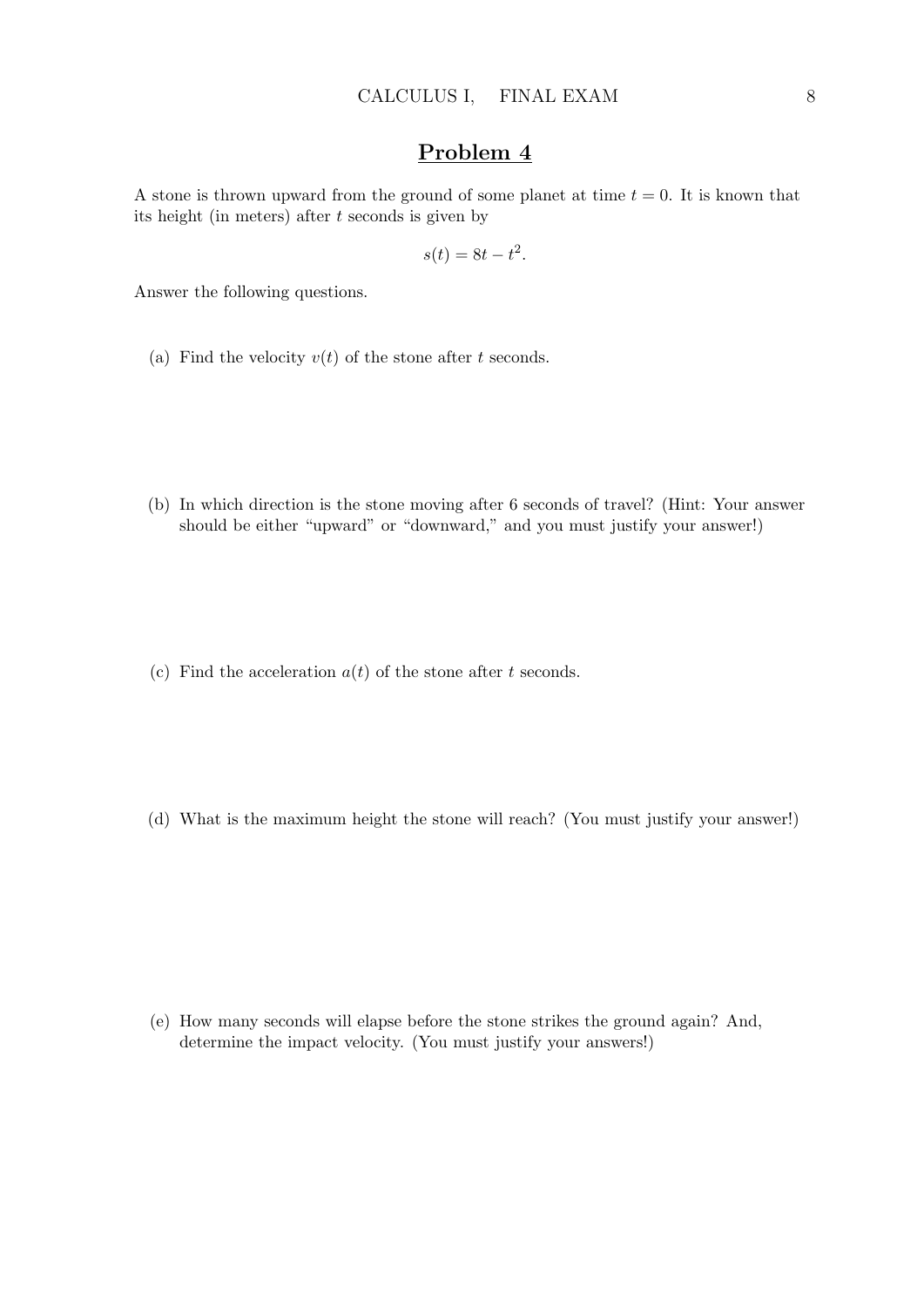A farmer has 1600 ft of fencing and wants to fence off a rectangular field that borders a straight river. She needs no fence along the river. Find the dimensions of the field that has the largest area.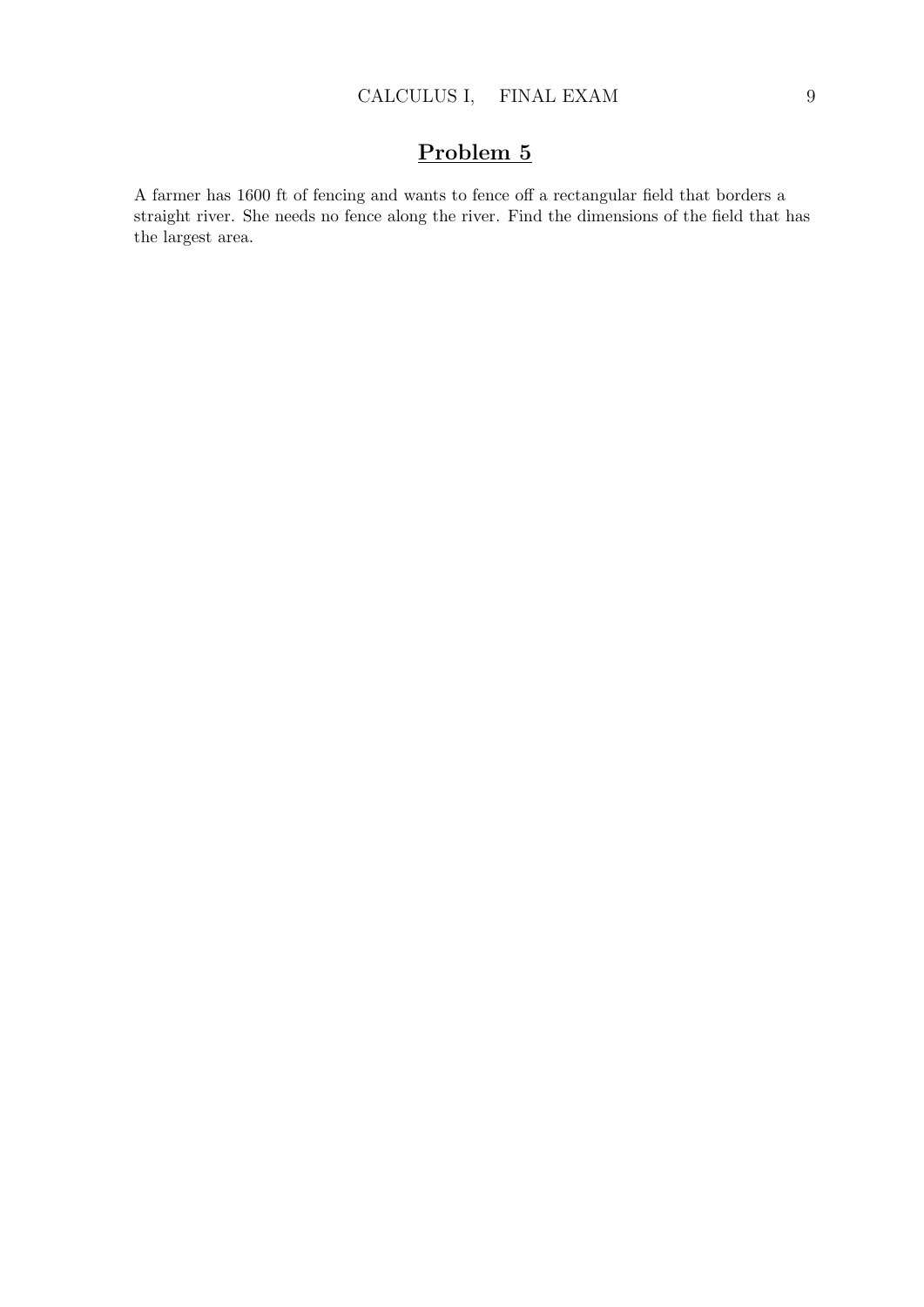This problem has two separate questions. Answer each question!

(a) Find the position  $s(t)$  of an object moving in a straight line if it is known that its acceleration is given by  $s''(t) = 6t + 4$  cm/s<sup>2</sup>, and that its initial velocity  $s'(0) = -6$ cm/s and its initial position  $s(0) = 9$  cm.

(b) Find the antiderivative  $F(x)$  of the function

$$
f(x) = \frac{1}{1+x^2}
$$

and then evaluate  $F(1) - F(0)$ .